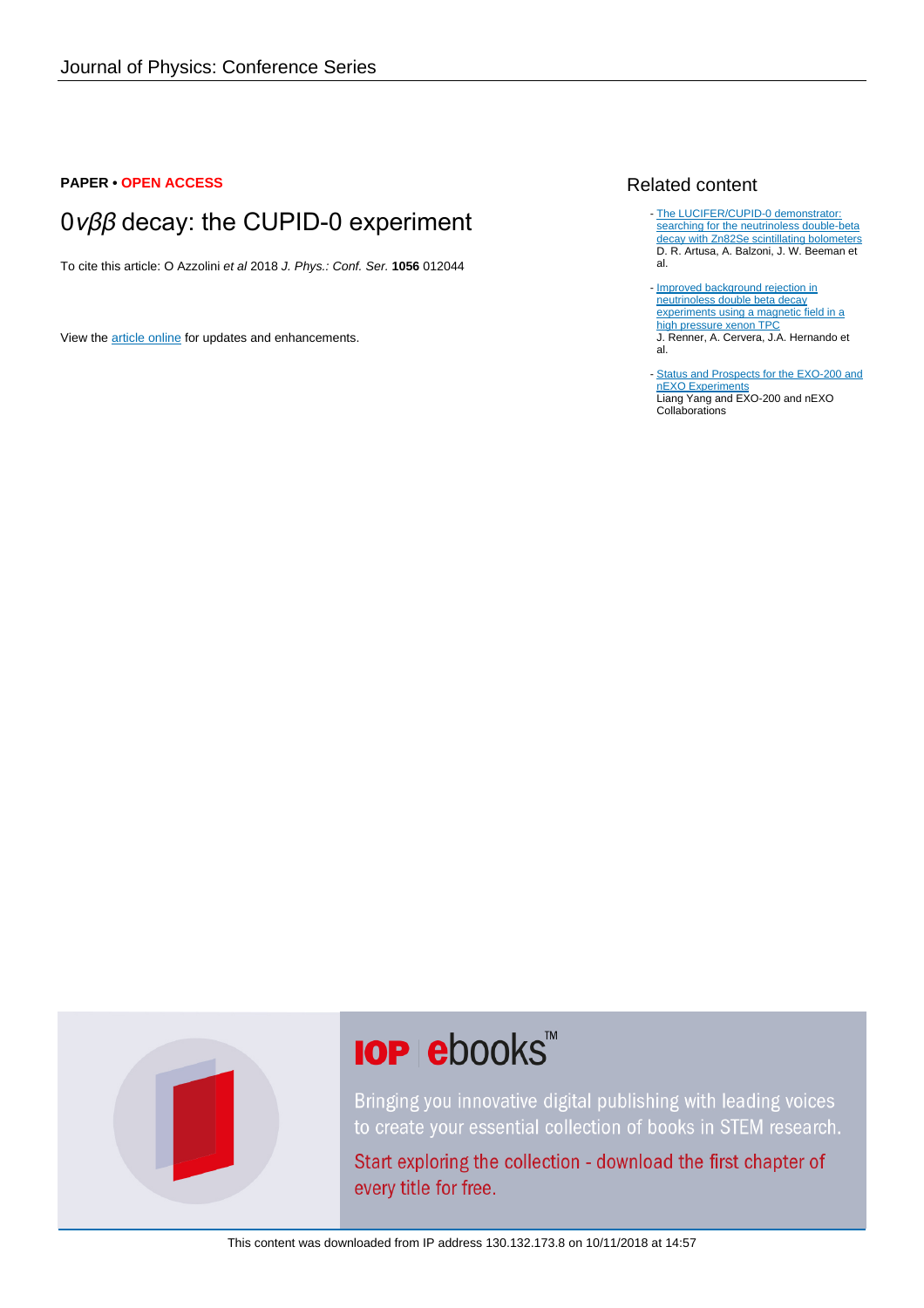**1234567890** ''"" IOP Conf. Series: Journal of Physics: Conf. Series **1056** (2018) 012044 doi :10.1088/1742-6596/1056/1/012044

### 0νββ **decay: the CUPID-0 experiment**

**O Azzolini**1**, M T Barrera**1**, J W Beeman**2**, F Bellini**3,4**, M Beretta**5,6**, M** Biassoni<sup>6</sup>, C Brofferio<sup>5,6</sup>, C Bucci<sup>7</sup>, L Canonica<sup>7,8</sup>, S Capelli<sup>5,6</sup>, **L Cardani**4**, P Carniti**5,6**, N Casali**4**, L Cassina**5,6**, M Clemenza**5,6**, O Cremonesi**6**, A Cruciani**4**, A D'Addabbo**7**, I Dafinei**4**, S Di Domizio**9,10**, M L di Vacri**7**, F Ferroni**3,4**, L Gironi**5,6**, A Giuliani**11,12**, P Gorla**7**, C Gotti**5,6**, G Keppel**1**, M Maino**5,6**, M Martinez**3,4**, S Morganti**4**, S Nagorny**7,13**, M Nastasi**5,6**, S Nisi**7**, C Nones**14**, E Olivieri**11**, D Orlandi**7**, L Pagnanini**13**, M Pallavicini**9,10**, V** Palmieri<sup>1</sup>, L Pattavina<sup>7,13</sup>, M Pavan<sup>5,6</sup>, G Pessina<sup>6</sup>, V Pettinacci<sup>4</sup>, **S Pirro**7**, S Pozzi**5,6**, E Previtali**6**, A Puiu**5,6**, F Reindl**4**, C Rusconi**7,15**, K Sch¨affner**7,13**, C Tomei**4**, M Vignati**4**, A Zolotarova**<sup>14</sup> <sup>1</sup>INFN - Laboratori Nazionali di Legnaro, Legnaro (Padova) I-35020 - Italy <sup>2</sup>Materials Science Div., Lawrence Berkeley National Laboratory, Berkeley, CA 94720 - USA  ${}^{3}$ Dipartimento di Fisica, Sapienza Università di Roma, Roma I-00185 - Italy <sup>4</sup>INFN - Sezione di Roma, Roma I-00185 - Italy  $^{5}$ Dipartimento di Fisica, Università di Milano-Bicocca, Milano I-20126 - Italy <sup>6</sup>INFN - Sezione di Milano Bicocca, Milano I-20126 - Italy <sup>7</sup>INFN - Laboratori Nazionali del Gran Sasso, Assergi (L'Aquila) I-67010 - Italy <sup>8</sup>Massachusetts Institute of Technology, Cambridge, MA 02139 - USA  $^{9}$ Dipartimento di Fisica, Università di Genova, Genova I-16146 - Italy <sup>10</sup>INFN - Sezione di Genova, Genova I-16146 - Italy <sup>11</sup>CSNSM, Univ. Paris-Sud, CNRS/IN2P3, Université Paris-Saclay, 91405 Orsay, France  $^{12}$ DiSAT, Università dell'Insubria, 22100 Como, Italy <sup>13</sup>Gran Sasso Science Institute, 67100, L'Aquila - Italy <sup>14</sup>IRFU, CEA, Universit Paris-Saclay, F-91191 Gif-sur-Yvette, France <sup>15</sup>Dept. of Physics and Astronomy, University of South Carolina, Columbia, SC 29208 - USA E-mail: maura.pavan@mib.infn.it

**Abstract.** CUPID-0 is an array of 24  $\text{Zn}^{82}\text{Se scintillating bolometers used to search for the}$  $0\nu\beta\beta$  decay of <sup>82</sup>Se. It is the first large mass  $0\nu\beta\beta$  experiment exploiting a double read-out technique: the phonon signal to accurately measure particle energies and the light signal to reject the  $\alpha$ -induced background. Its success might open the road to a next generation project of ton mass scale, CUPID. The array is in operation at Laboratori Nazionali del Gran Sasso since the beginning of 2017, in this paper we present the preliminary results obtained with an exposure of 10.45 kg· y.

#### **1. Introduction**

The search for  $0\nu\beta\beta$  decay is challenging experimentalists since about half a century [1]. It is today commonly accepted that the key features of a ton-scale next generation experiment are isotopic enrichment and active background rejection. In the case of phonon detectors these two requirements can be simultaneously matched by the use of "scintillating bolometers" [2, 3]. This

Content from this work may be used under the terms of the[Creative Commons Attribution 3.0 licence.](http://creativecommons.org/licenses/by/3.0) Any further distribution of this work must maintain attribution to the author(s) and the title of the work, journal citation and DOI.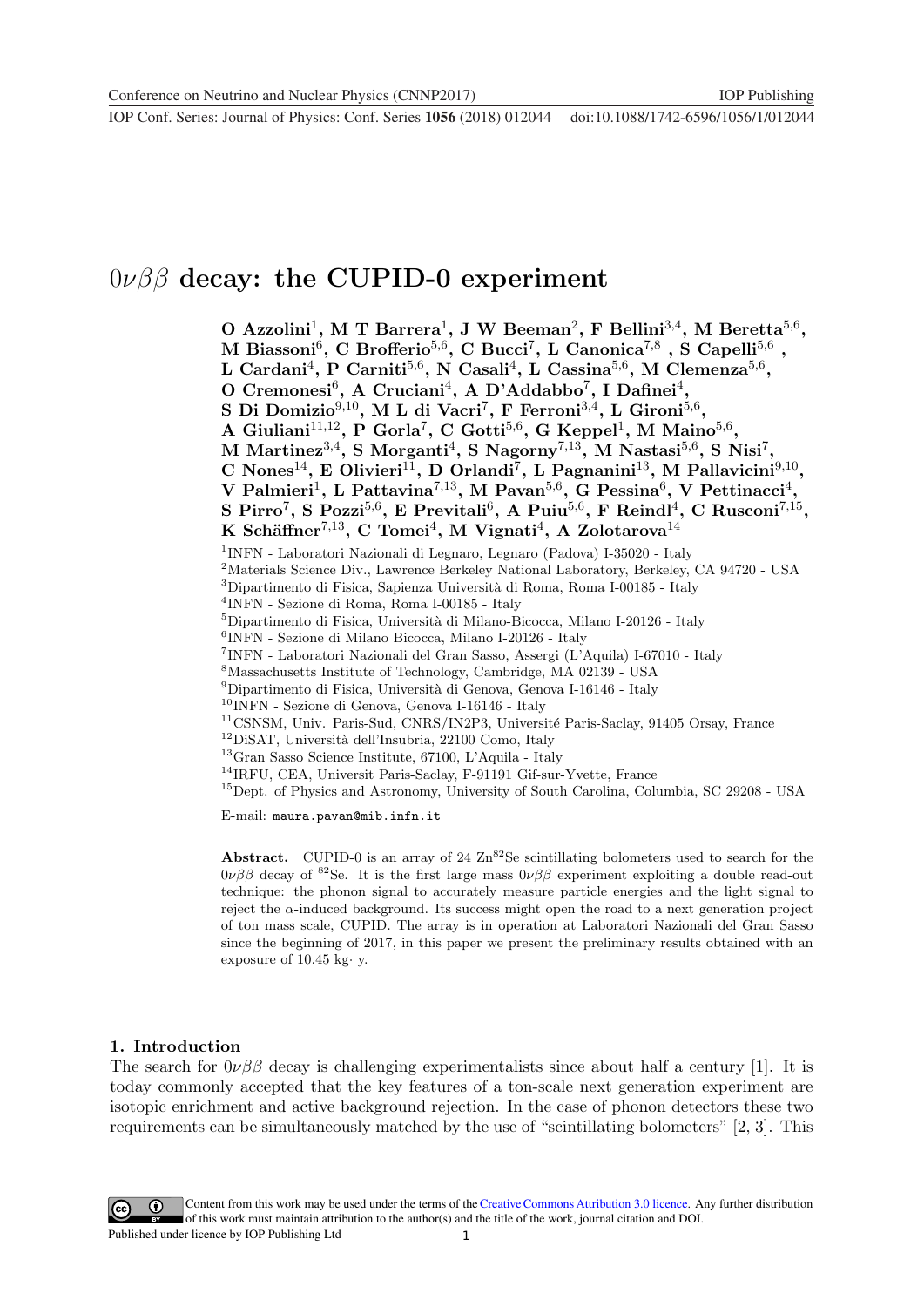**1234567890** ''"" IOP Conf. Series: Journal of Physics: Conf. Series **1056** (2018) 012044 doi :10.1088/1742-6596/1056/1/012044

technique dates back to the 90es but its application to  $0\nu\beta\beta$  decay is recent, CUPID-0 is the first kg-scale  $0\nu\beta\beta$  experiment ever realized. It is today in operation at Laboratori Nazionali del Gran Sasso (LNGS), L'Aquila, Italy.

The detector is an array of 26 ZnSe crystals, 24 made of <sup>82</sup>Se enriched material. Its design exploits a successful experience in operating  $TeO<sub>2</sub>$  bolometers arrays [4, 5, 6] and several years of R&D activities dedicated to the development of ZnSe enriched detectors [7, 8, 9].

The main physics goal is the investigation of  $0\nu\beta\beta$  decay in <sup>82</sup>Se, signature of the decay is a monochromatic line, equivalent to an energy deposition of 2998 keV in the crystal (the <sup>82</sup>Se Q-value [10]). Exploiting the particle discrimination capability of the detector, events with a similar energy deposition but produced by  $\alpha$  particles can be rejected with high efficiency. If successful, CUPID-0 would open the way for a CUORE Upgrade with Particle Identification (CUPID) [11].

#### **2. The array**

CUPID-0 array includes 26 ZnSe scintillating-bolometers and 31 Ge light detectors. 24 out of the 26 ZnSe crystals are made with  $96\%$  <sup>82</sup>Se enriched material. The total mass of  $\text{Zn}^{\text{82}}\text{Se}$  is 9.65 kg (corresponding to 5.28 kg of  ${}^{82}Se$ ) while the two natural crystals sum to 0.85 kg (corresponding) to 40 g of  ${}^{82}Se$ ).

The ZnSe cylindrical single-crystals are instrumented to read-out the phonon signal produced by particle traversing their volume (with a design almost identical to that of  $TeO<sub>2</sub>$  bolometers). Disk shaped Ge wafers are used to read out the scintillation light emitted by the ZnSe crystals. These light detectors (LD) are operated as bolometers, they use a phonon sensor and a read-out chain that is very similar to the one serving the ZnSe bolometers but – thanks to the very small volume and hence the low heat capacity – are sensitive to energy depositions as low as few tens of eV.

The double read-out allows a precise measurement of particle energy deposition (using the phonon signal) and the discrimination of particles having different light yields (using the light signal). Indeed, while the the phonon signal is dependent only on the amount of energy deposited in the ZnSe bolometer, the scintillation photon production depends on the particle ionization properties. The result is a light signal with amplitudes and shapes that depend on the kind of interacting particle. Either the ratio between the light and the phonon signals or the shape of the light signal itself can be effectively used to discriminate highly ionizing particles like  $\beta/\gamma$ 's (including  $0\nu\beta\beta$  generated  $\beta$ s) from  $\alpha$ 's and nuclear recoils.

In CUPID-0, crystals are organized in 5 columns that hung from a copper disk (the detector support plate) mechanically secured to the cold finger of the dilution refrigerator through an anti-vibration suspension system. In each column, the ZnSe crystals are stacked one over the other being separated by a LD. In this way each ZnSe bolometer is viewed by two LD's. A reflective foil surrounds the lateral part of the ZnSe cylinders to improve light collection.

All the materials used in the construction of the array (mainly made of  $\text{PTFE}^1$  and  $\text{NOSV}^2$ ) copper) were selected for their low radioactive contamination in Th and U. Assembly procedures followed very strict protocols in order to avoid recontaminations. The array stands, at about 10 mK, in the inner vacuum chamber of the Oxford Instrument dilution refrigerator formerly used by Cuoricino [4] and CUORE-0 [5], the same shielding system used in these experiment serves now CUPID-0 (details on cryostat and shield design and contamination can be found [12]).

<sup>1</sup> PolyTetraFluoroEthylene.

<sup>&</sup>lt;sup>2</sup> A special copper alloy suitable for cryogenic use produced by Aurubis company.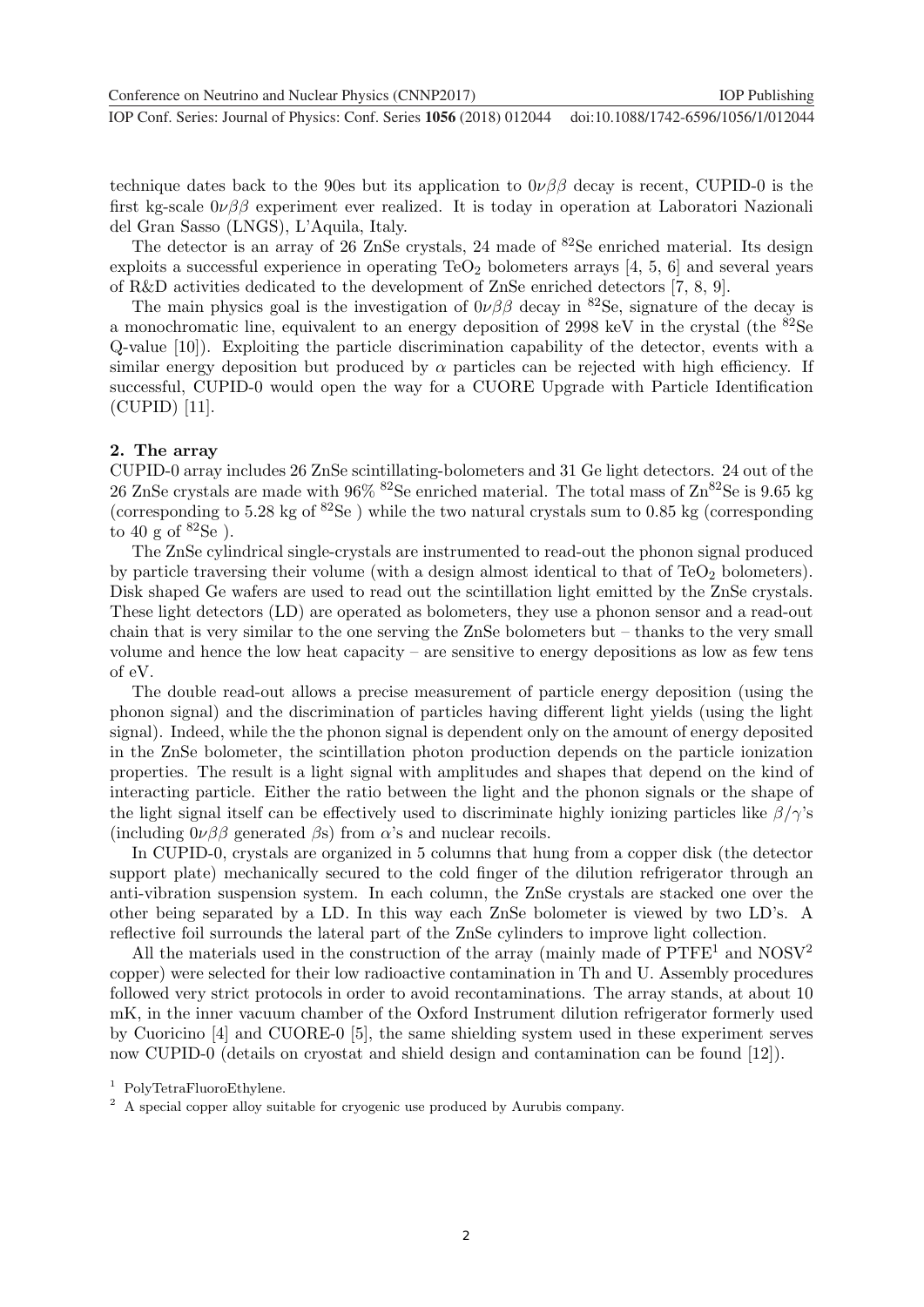**1234567890** ''"" IOP Conf. Series: Journal of Physics: Conf. Series **1056** (2018) 012044 doi :10.1088/1742-6596/1056/1/012044 Conference on Neutrino and Nuclear Physics (CNNP2017) **IOP Publishing** 

#### **3. Commissioning and operation**

Commissioning started in October 2016 with an optimization of the vibrational and cryogenic configurations of the refrigerator. Following, the electronic read-out and DAQ systems were optimized. The first physics run started at the beginning of 2017, it resulted characterized by large instabilities of the cryogenic system therefore requiring an "ad hoc" tuning of the signal processing algorithms which is still not perfectly satisfactory. The following run started only after a further optimisation of the system that fixed most of the instability problems.

Here we report the results collected in these two runs, totalling an exposure of 1.46 kg·y on enriched ZnSe crystals. One out of the two natural crystals and two enriched ones had poor performances and are excluded from the analysis. These results are really preliminary, in particular for the above mentioned reasons the first physics run will be likely excluded from the final data-release.

#### **4. Preliminary results of CUPID-0**

The phonon signal, used for energy measurement, shows a noise figure corresponding to a 0.4 keV FHWM, mainly dominated by vibrational noise. We observe a worsening of the energy resolution with increasing energy, likely due to crystal quality. In the  $^{232}$ Th calibration, we measure an average FWHM of <sup>∼</sup>25 keV for the 2615 keV peak due to <sup>208</sup>Tl. The FWHM extrapolated at the <sup>82</sup>Se Q-value is <sup>∼</sup>28 keV. A study for a better description of the peak shape (here simply represented with a gaussian function) is under-way and may lead to slightly different FWHM values.

As already done for a small test array operated in 2015 [9], we verified that the most efficient and reliable way to discriminate between  $\beta/\gamma$  and  $\alpha$  particles relies on the shape of the LD signal (ascribed to the different characteristic time associated to the scintillation light emitted by ZnSe crystals when excited by  $\beta/\gamma$  or  $\alpha$  particles).

The processing-chain applies to triggered events a set of cuts consisting in:

- (i) a single-hit cut that removes events where more than one ZnSe crystal triggered. These are either spurious pulses or radioactivity induced signals.
- (ii) pulse shape cuts that reject pulses deformed by noise and pile-up (since the algorithm used to evaluate pulse amplitude could fail).
- (iii) a cut based on the shape of the light signal and used to reject  $\alpha$  induced events.

The energy spectrum of events surviving the first two cuts is shown in figure 1 in gray, those surviving also the third cut are shown in blue.



**Figure 1.** Energy spectrum of single-hit events surviving pulse shape cuts (gray) and superimposed that of events surviving also the  $\alpha$  rejection cut (blue).

The spectrum is clearly dominated by the  $2\nu\beta\beta$  decay of <sup>82</sup>Se. Visible peaks are the lines of  $^{40}$ K at 1460 keV and that of  $^{208}$ Tl at 2615 keV, both due to natural radioactivity. The line at 1115 keV is ascribed to  ${}^{65}Zn$ , a short lived isotope produced in ZnSe by cosmogenic activation. At the right of the 2615 keV line, the counting rate is dramatically reduced.